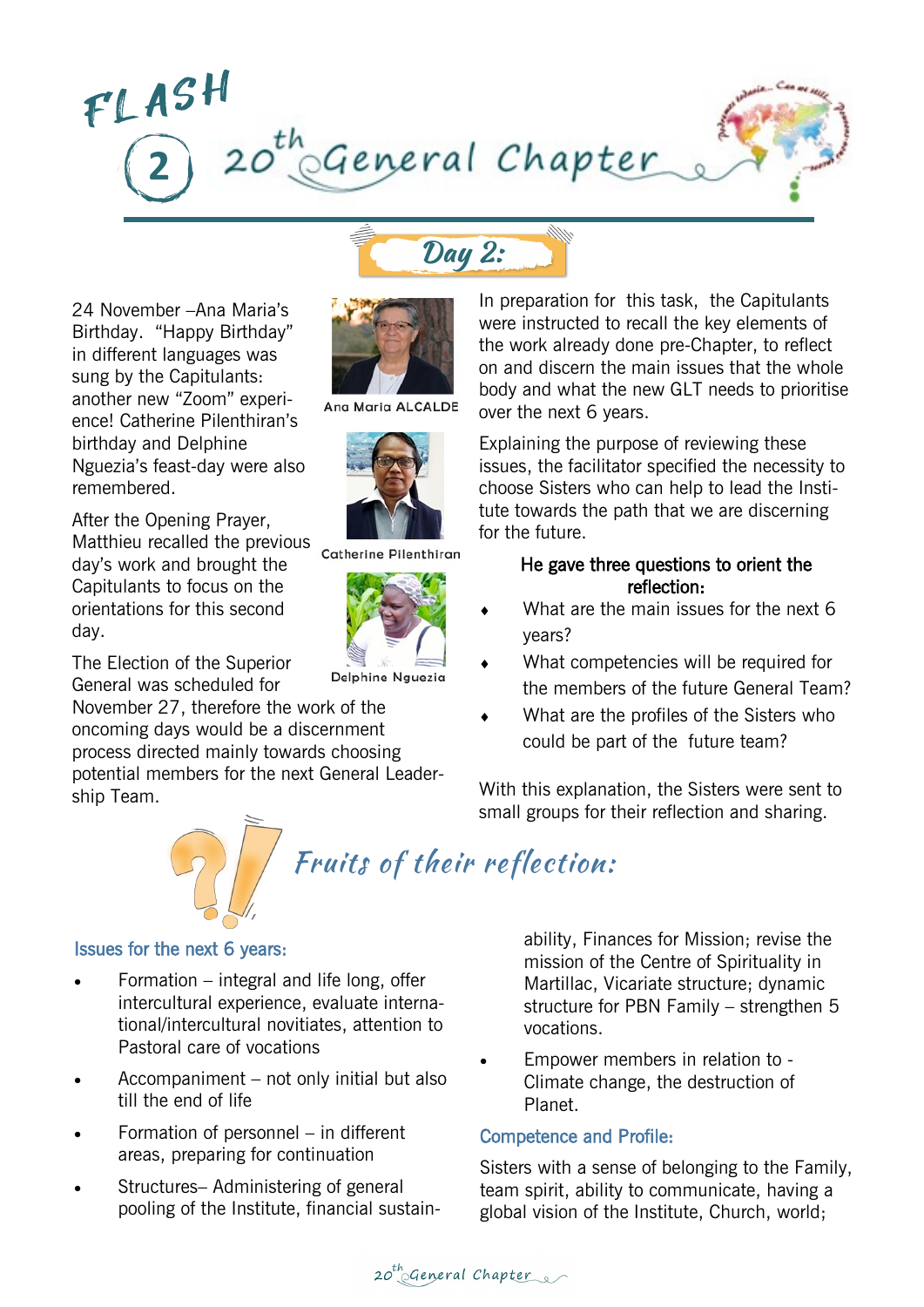capacity to listen and discern, effective communication, ability to use new technology, flexibility, openness to the reality, readiness to bring change, and courage to take risks, willing to learn, able to manage complex situations, persons with hope and dynamism;

After listening to some the sharing of some of the group, Matthieu commented that it is not possible to expect any one Sister to have all the requirements expressed; "Each one will have her limits!". He invited them to remember not to be too idealistic it while they entered into reflection and discernment.

Time was then given to some General Leadership Team members to share their lived experiences as to how the team works. Sisters Kumudinie Dassanayake, Ana Maria Alcalde and Malinie Jayamanne spoke about their experience.

# Some points from their sharing:

 $\Rightarrow$  The 2014 General Chapter voted to have four Apostolic councillors instead of five, considering the decreasing numbers in the Those with good health, rooted in their culture and open to the diversity of others, passion for mission, open to learn new languages, with some experience of leadership, merciful and gentle, with wisdom.

> Institute and the need to encourage more participation at local level.

- $\Rightarrow$  The Focus was on animation to empower local leadership teams. With this aim, an Online Leadership Program for an extended group was organized; this made a positive impact towards participative leadership.
- $\Rightarrow$  The tasks were demanding. Sometimes council matters coming from the Units had to be expedited within a short time period or with short notice; in general, the GLT took very little time to rest and relax personally or as a community.
- $\Rightarrow$  Some issues took much time to discern together and "compensation" could not always be avoided.
- Community prayer was always a strength



Malinie Jayamanne also shared some elements of her experience of living her role as General Bursar, pointing out that she joined the GLT two years after the others had begun the mandate.

 $\Rightarrow$  As General Bursar, her task has been demanding with many matters to attend to, including administrative tasks in the Generalate itself. so being part of the Council and taking part in the meetings was heavy. There is a need for well-trained Sisters to assist and support the General Bursar's role.

After listening, time was given to the Capitulants to express their views, comments and feelings.

Matthieu concluded the day inviting the Capitulants to allow to play in their minds overnight what they had heard during the day, especially the experiences of the General Leadership Team. He asked them to be open to the Spirit and keep pondering the following question:

"Which Sisters could be part of the next General Leadership Team as Superior General or as Councillors?"

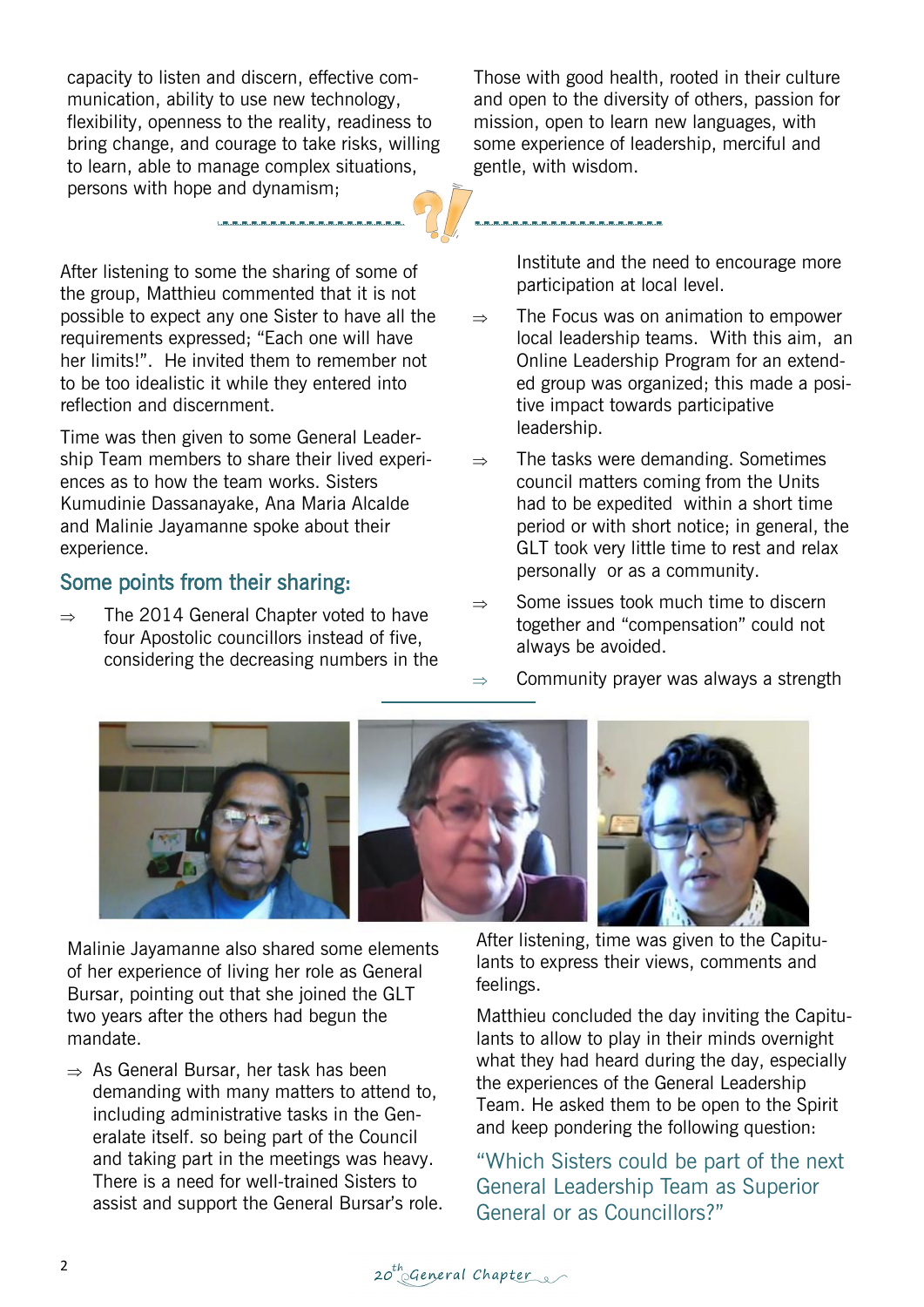

The day's prayer began with an invocation to the Holy Spirit, and drawing inspiration from the reading of Mt. 5: 14, "You are the light of the world".



Silent music to make us dance our life ...come

Clear lens that makes us look at reality with hope ... come

Loving comforter of the poor and afflicted ... **Come** 

The prayer also echoed that "Communion circu-

lates among us… around us. Something new is being created and generated".

The first assignment of the day involved calling to mind the Preparatory Meeting, where the Capitulants were asked to consider what real changes were necessary so that the Holy Family Sisters of 2040 would be grateful for the choices made in 2021.

Matthieu began by quoting this warning:

## "If we keep doing what we have been doing, we are going to keep getting what we have been getting."

He invited them to connect to the following elements.



In 2040, some Sisters who are in this assembly will no longer be there, many young ones will not yet have entered. However, your choices today will have some impact on them… for which they will appreciate you.



Allow the above two questions to move you, developing your thinking about the changes you think necessary, for you are called to revitalise yourselves by letting go of the same patterns of thinking and doing."

After the guidelines, the participants were sent to the small groups to be involved in conversations – after which they were instructed on the following:

### At the center / Au centre / En el centro • 2040: what would your sisters in 2040 be grateful to YOU today for? 2040: pour quoi vos sœurs en 2040 seraient pleines de gratitude pour VOUS aujourd'hui? • 2040: ¿qué TE agradecerían hoy tus hermanas de 2040? What would be real innovation, real transformation, rather than repetition of the past? Qu'est-ce qui serait une réelle innovation, une réelle transformation. plutôt qu'une répétition du passé? ¿Qué sería una verdadera innovación, una verdadera transformación, en lugar de la repetición del pasado? • Which sisters would be gifted at leading us outside of our repetitive patterns? Quelles sœurs seraient douées pour nous diriger en sortant de nos schémas répétitifs? ¿Qué hermanas tendrían el don de guiarnos fuera de nuestros patrones repetitivos?